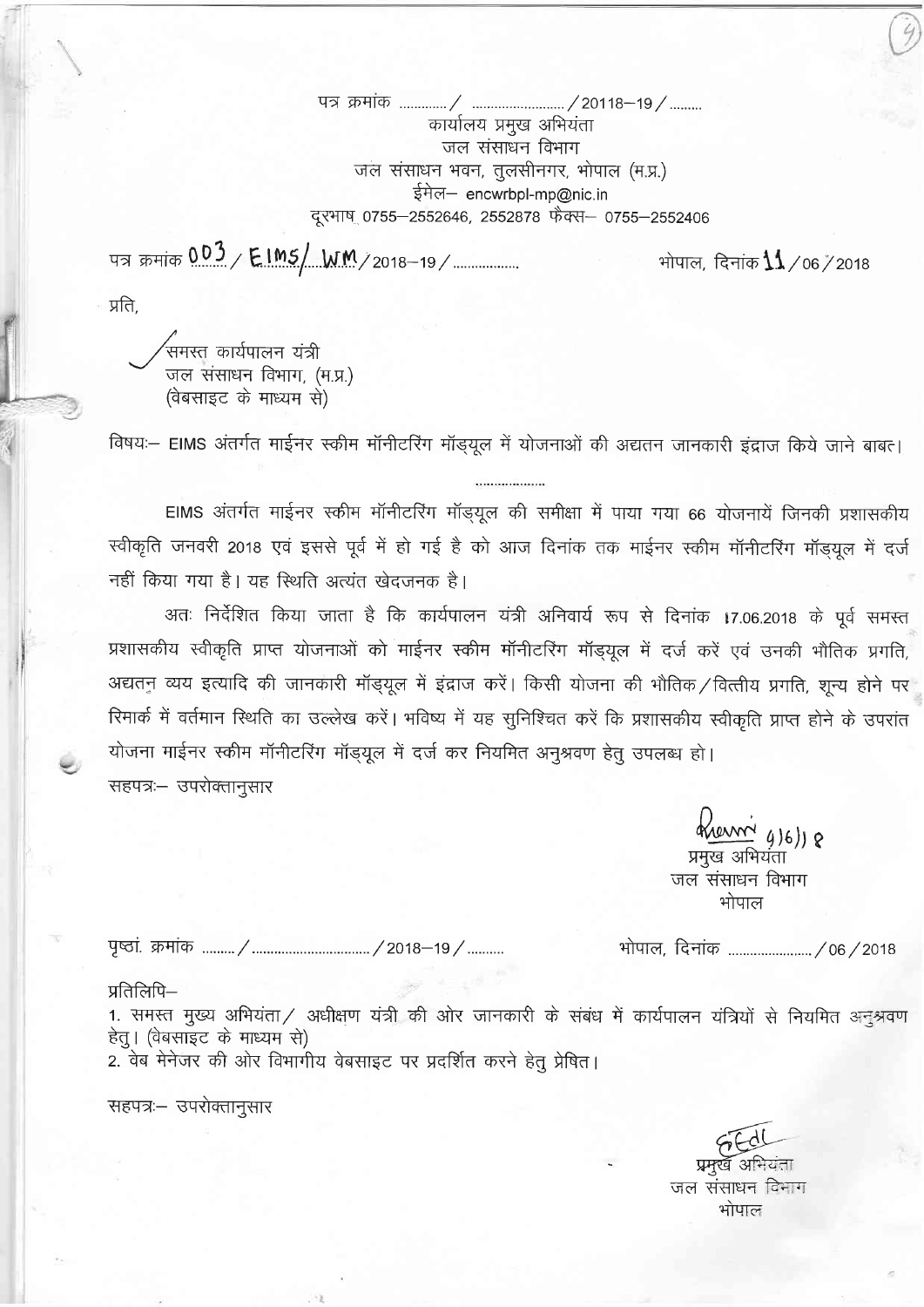q-{ mqlo / ... .''-.'/zot18-1e/. . कार्यालय प्रमुख अभियंता जल संसाधन विभाग जल संसाधन भवन, तुलसीनगर, भोपाल (म.प्र.) ईमेल- encwrbpl-mp@nic.in दूरभाष-0755-2552646, 2552878 फेक्स- 0755-2552406

पत्र क्रमांक 003 / EIM5 / W M / 2018-19 / ................

भोपाल, दिनांक  $\llbracket \cdot \rrbracket / 06 / 2018$ 

प्रति,

 $\overline{a}$ 

समस्त कार्यपालन यंत्री जल संसाधन विभाग, (म.प्र.) (वेबसाइट के माध्यम से)

fdषय:- EIMS अंतर्गत माईनर स्कीम मॉनीटरिंग मॉड्यूल में योजनाओं की अद्यतन जानकारी इंद्राज किये जाने बाबत।

EIMS अंतर्गत माईनर स्कीम मॉनीटरिंग मॉड्यूल की समीक्षा में पाया गया, 66 योजनायें जिनकी प्रशासकीय स्वीकृति जनवरी 2018 एवं इससे पूर्व में हो गई है ,को आज दिनांक तक माईनर स्कीम मॉनीटरिंग मॉड्यूल में दर्ज नहीं किया गया है। यह स्थिति अत्यंत खेदजनक है।

अतः निर्देशित किया जाता है कि कार्यपालन यंत्री अनिवार्य रूप से दिनांक 17.06.2018 के पूर्व समस्त प्रशासकीय स्वीकृति प्राप्त योजनाओं को माईनर स्कीम मॉनीटरिंग मॉड्यूल में दर्ज करें एवं उनकी भौतिक प्रगति, अद्यतन व्यय इत्यादि की जानकारी मॉड्यूल में इंद्राज करें। किसी योजना की भौतिक $\diagup$ वित्तीय प्रगति, शून्य होने पर रिमार्क में वर्तमान स्थिति का उल्लेख करें। भविष्य में यह सुनिश्चित करें कि प्रशासकीय स्वीकृति प्राप्त होने के उपरांत योजना माईनर स्कीम मॉनीटरिंग मॉड्यूल में दर्ज कर नियमित अनुश्रवण हेतु उपलब्ध हो। सहपत्र:- उपरोक्तानुसार

> प्रमुखे अभियंता जल संसाधन विभाग भोपाल

dq|d, fu{i@ .ti / oa /zoft

पृष्ठां. क्रमांक**004 / <u>FIMS/WM</u>/2018–19/....**.

## प्रतिर्लिपि—

 $\checkmark$ 

 $\nu'$ समस्त मुख्य अभियंता / अधीक्षण यंत्री की ओर जानकारी के संबंध में कार्यपालन यंत्रियों से नियमित अनुश्रवण<br>हेतु। (वेबसाइट के माध्यम से)

2. वेब मेनेजर की ओर विभागीय वेबसाइट पर प्रदर्शित करने हेतु प्रेषित।

'सहपत्रः– उपरोक्तानुसार

Kleenn 4) 6/10 प्रमुख अभियंता जल संसाधन विभाग भोपाल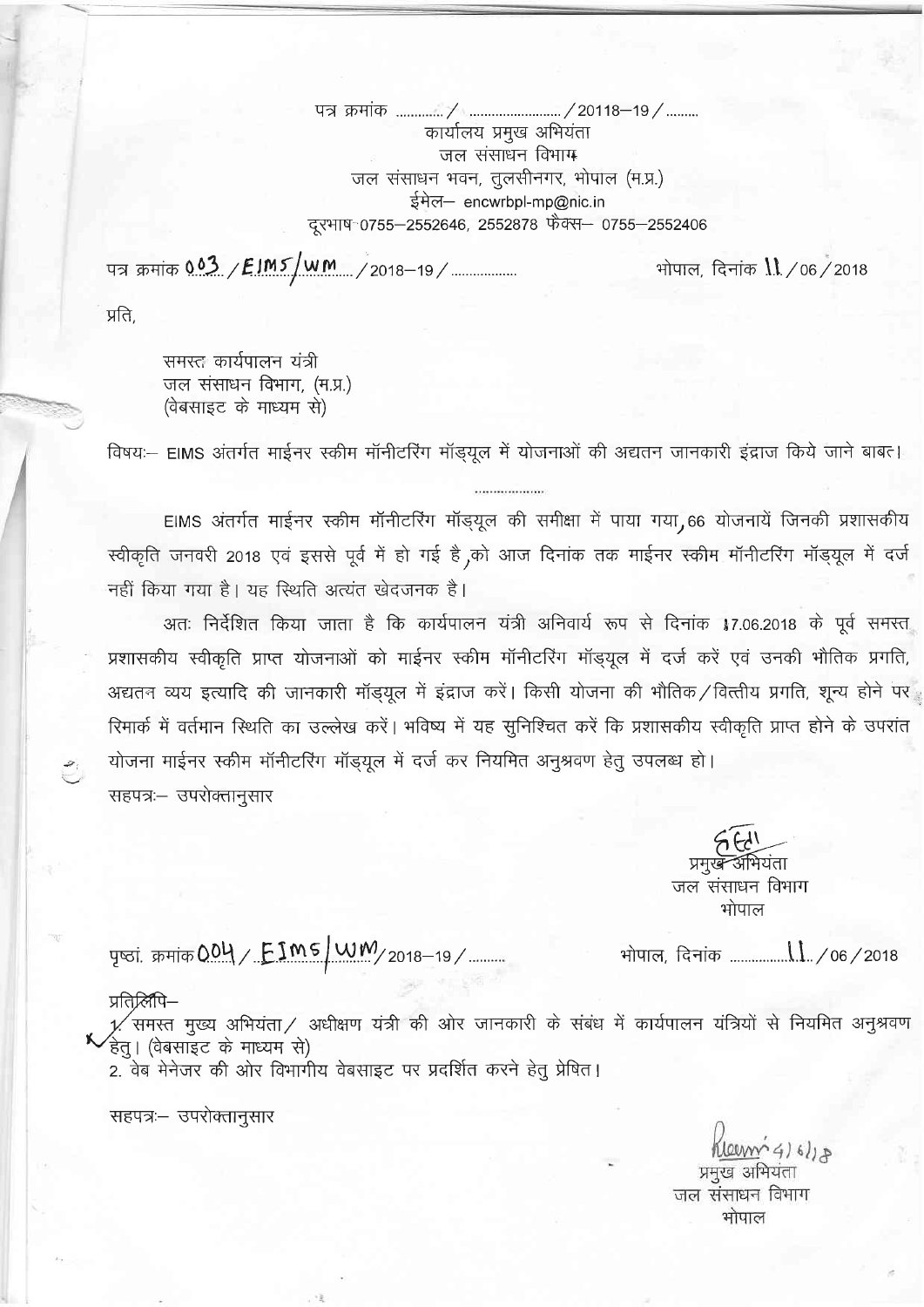| S.no.          | <b>Order Date</b> | AA Accorded Schemes pending in Wilhor Scheme Monitoring Moddle<br>Name of Scheme | <b>District</b> | Rabi<br>Irrigation | <b>AA Amount</b><br>in Lakhs |
|----------------|-------------------|----------------------------------------------------------------------------------|-----------------|--------------------|------------------------------|
| $\mathbf{1}$   | 03/03/18          | <b>Thubon Tank</b>                                                               | Ashoknagar      | 530                | 1600.3                       |
| $\overline{2}$ | 01/06/18          | Mari Narkhedi Weir                                                               | Ashoknagar      | 190                | 201.8                        |
| $\overline{3}$ | 01/06/18          | Kherai Barrage                                                                   | Ashoknagar      | $122 -$            | 151.3                        |
| $\overline{4}$ | 14/03/2018        | Garethi Weir Cum Causeway                                                        | Ashoknagar      | 300                | 476.8                        |
| 5              | 20/10/2016        | Khutiya Bamori Weir Cum Causeway                                                 | Ashoknagar      | 200                | 276.8                        |
| 6              | 03/03/18          | Rani Tank                                                                        | Balaghat        | 200                | 585.2                        |
| $\overline{7}$ | 01/06/18          | Minkur Tank                                                                      | Balaghat        | 650                | 1789.7                       |
| 10             | 01/06/18          | Chikhalpati Barrage                                                              | Betul           | 194                | 183.9                        |
| 11             | 01/06/18          | Jamgaon Hirwa Tank (Without Canal)                                               | Betul           | 150                | 448.7                        |
| 12             | 01/06/18          | Chhindi Tank                                                                     | Betul           | 219                | 696.3                        |
| 15             | 04/05/18          | Rawari Stopdam                                                                   | Datia           | 195                | 176.4                        |
| 16             | 04/06/18          | Richhara sirol                                                                   | Datia           | 1000               | 82                           |
| 17             | 01/08/18          | Khatola Minor Canal                                                              | Datia           | 558                | 380.2                        |
| 18             | 14/03/2018        | Bhilla Eraii Stopdam                                                             | Datia           | 200                | 119.2                        |
| 19             | 14/03/2018        | Hindola Chirol Stopdam                                                           | Datia           | 180                | 138.0                        |
| 20             | 28/04/2015        | Semariya Canal Project                                                           | Datia           | 1250               | 735.                         |
| 22             | 17/08/2016        | Bhandariya Barrage                                                               | Dewas           | 215                | 343.                         |
| 23             | 22/09/2015        | Chandakhedi Barrage                                                              | Dewas           | 160                | 173.                         |
| 24             | 16/05/2018        | Ringnod                                                                          | Dhar            | 425                | 25                           |
| 25             | 04/05/18          | <b>Bijoura Tank</b>                                                              | Dindori         | 490                | 17                           |
| 28             | 31/08/2015        | Narwaliya Barrage                                                                | Jhabua          | 575                | 833                          |
| 30             | 03/03/18          | Kalharai Tank                                                                    | Katni           | 160                | 522.                         |
| 31             | 03/03/18          | Madhopura Stopdam Cum Causeway                                                   | Morena          | 200                | 312.                         |
| 32             | 01/06/18          | Pahadi Stopdam                                                                   | Morena          | 360                | 601.                         |
| 34             | 10/01/16          | <b>Birpur Tank</b>                                                               | Raisen          | 375                | 1296.                        |
| 35             | 03/03/18          | Eklama Barrage                                                                   | Raisen          | 180                | 252.                         |
| 36             | 01/12/18          | Bisankheda Barrage                                                               | Raisen          | 190                | 254                          |
| 36             | 16/05/2016        | Chargawan Tank                                                                   | Raisen          | 190                | 550.                         |
| 42             | 09/09/15          | Kundal Barrage                                                                   | Ratlam          | 245                | 41                           |

## dule